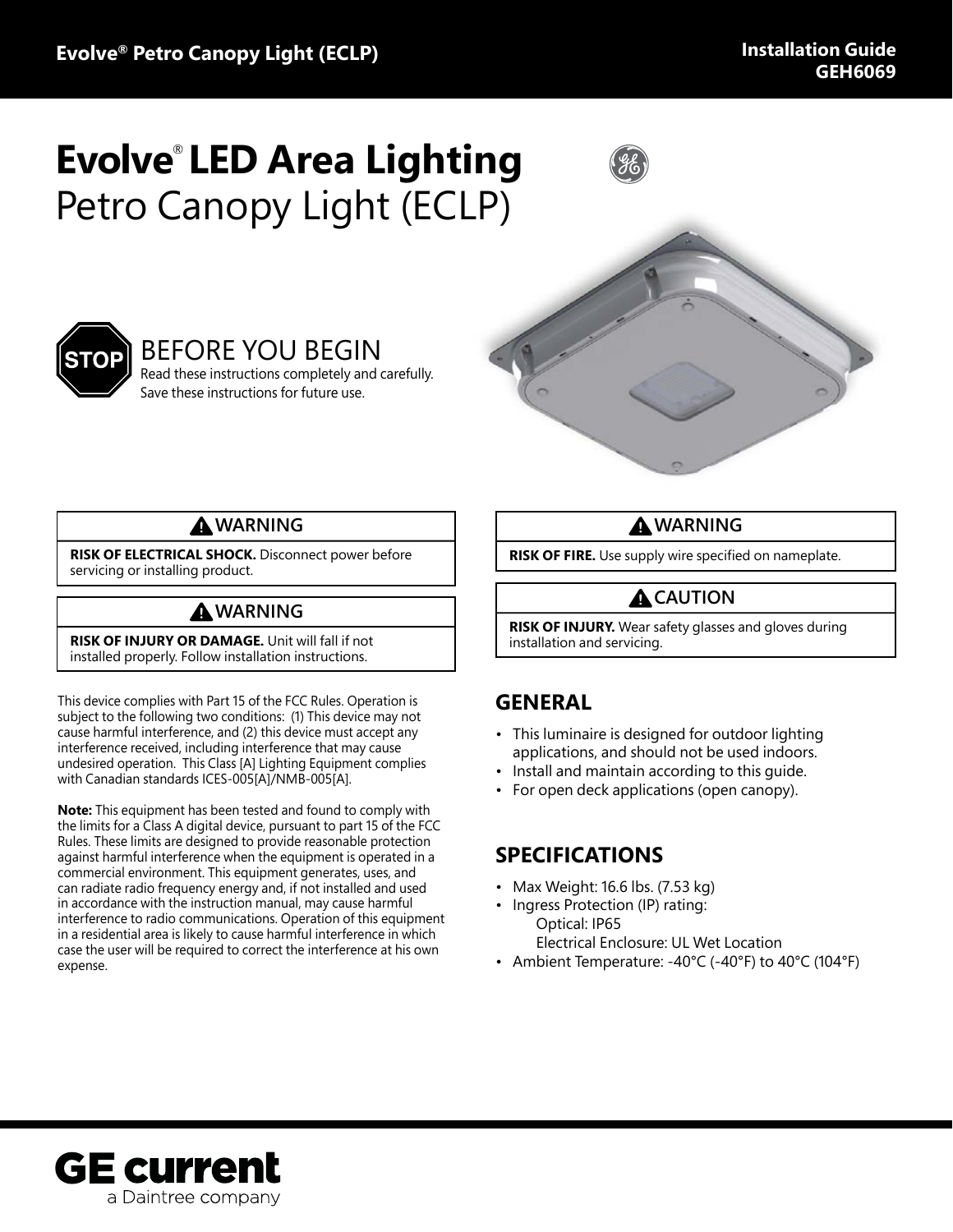## **1 Unpacking/Handling**

- Inspect luminaire to confirm no damage has occurred during transit.
- To avoid damage, do not impact or stack luminaire after removal from packaging.

## **2 Mounting**

### **WARNING**

**RISK OF INJURY OR DAMAGE.** Unit will fall if not installed properly. Follow installation instructions.

#### **2a. Preparing Canopy for Mounting**

- 1. Drill a 4" open hole in the canopy. If an existing hole is less than 4", enlarge the hole to 4". (See Fig. 1)
- 2. Clean all areas that will be sealed.



#### **2b. Install the Backplate to the Deck**

- 1. Using the supplied deck screws, attach the backplate to the canopy, as in Fig.2.
- 2. The boss and hub should go through the center of the hole in Fig.1, such that the central gasket is positioned as shown In Fig.3.
- 3. Use 30in-lbs of torque for the mounting screws (do not over tighten or strip screws). Do not mount to ceiling material 22ga or lighter.





#### **2c. 90° Degree Elbow Installation**

- Obtain a UL-listed 3/4" NPT 90° degree liquid tight conduit elbow (not provided) suitable for the type of conduit used in your installation.
	- Recommended elbow conduit is Raco 3423
- Remove and discard sealing ring and locknut from conduit elbow if present.
- Wrap 2 layers of PTFE pipe tape on the male thread, in the direction of the thread spiral
- Tighten fitting into the hub, finger-tight
- With wrench, tighten fitting an additional 2-3 turns, ending with the elbow pointing in the desired direction.



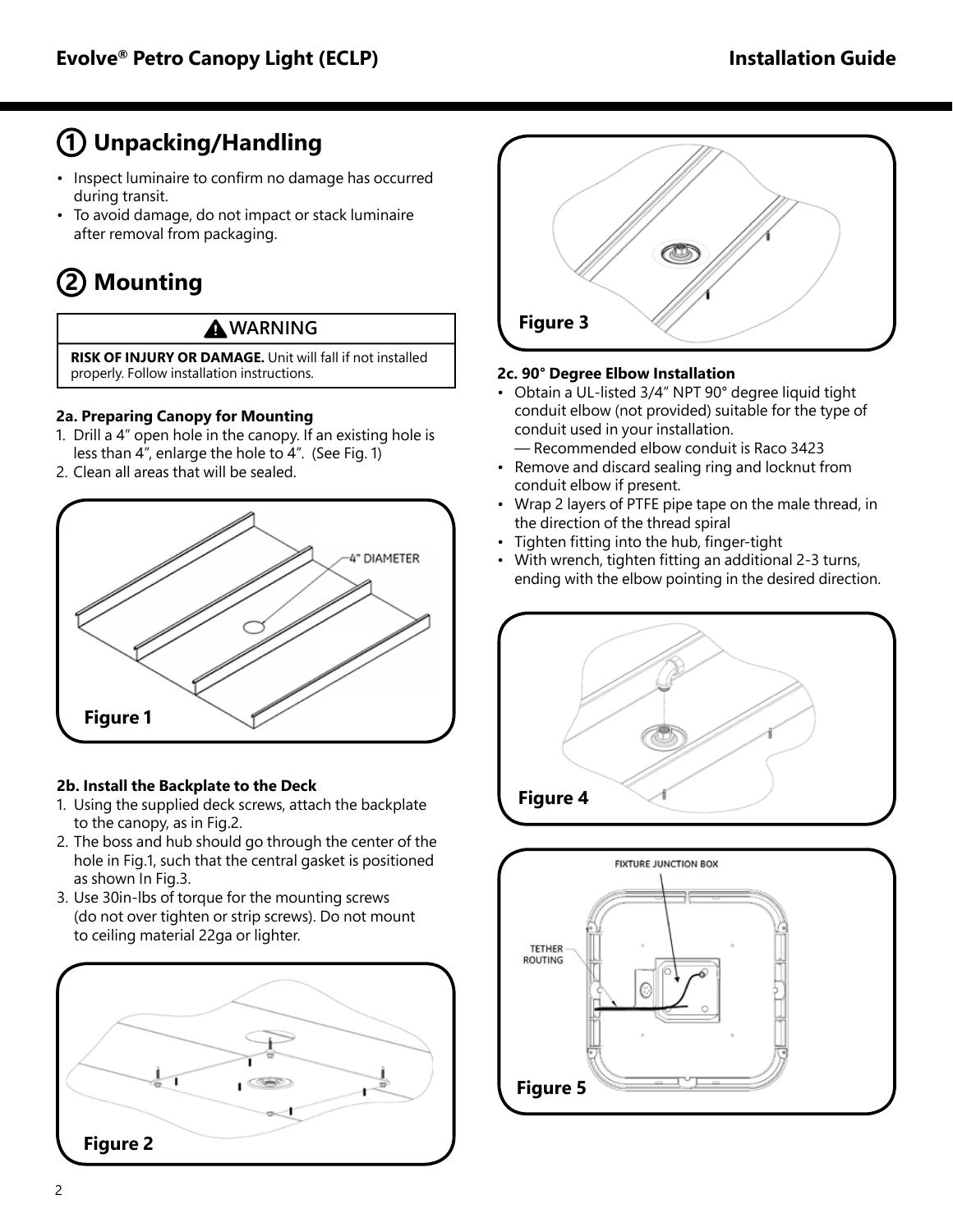## **3 Wiring & Mounting Fixture**

**NOTE:** Make all electrical connections in accordance with the National Electrical Code and any applicable local code requirements including grounding.

**NOTE:** Verify supply voltage matches rating before wiring.

#### **3a. Tether Attachment**

- Verify service leads meet nameplate temperature rating.
- Install tether (if required) with #10 screws included in fixture package to hole on back of the housing as shown in figure 5. The other end of tether is connected to center threaded stud on backplate using hex nut provided (Figure 6).

#### **3b. Service Leads**

- Route service leads through conduit & hub to the fixture junction box as in figures 7 and 8.
- Units are provided with leads exiting the fixture for connection with service leads and (if ordered) wired dimming.
- Connect power to luminaire where Black is Line, White is Neutral and Green is Ground.



#### **3c. Wired Dimming**

- Connect wired dimming leads per Table 1
- Customer supplied dimming leads 600 volt min.

#### **TABLE 1. Wired Dimming Control Connections**

| $0$ VDC $(-)$      | Gray Lead   |
|--------------------|-------------|
| Up to 10 VDC $(+)$ | Violet Lead |

#### **3d. Install fixture to backplate**

- Route tether in drain hole slot when closing fixture to backplate as shown in figure 5.
- Mount fixture to backplate using the threaded studs on the backplate and the provided hex nuts as shown in figure 8.
- Tighten hex nuts to 30 in-lbs.





# **<sup>4</sup> Maintenance/Cleaning Figure 6**

#### **WARNING**

**RISK OF ELECTRICAL SHOCK.** Make certain power is off before attempting any maintenance of the product.

- Occasional cleaning of the outer lens surface may be needed.
- Use a mild, non-abrasive soap or detergent, of neutral pH (pH approximately 6 to 8), containing no chlorinated or aromatic hydrocarbons.
- Wash thoroughly, using a soft cloth.
- Rinse with clean, cold water and wipe dry.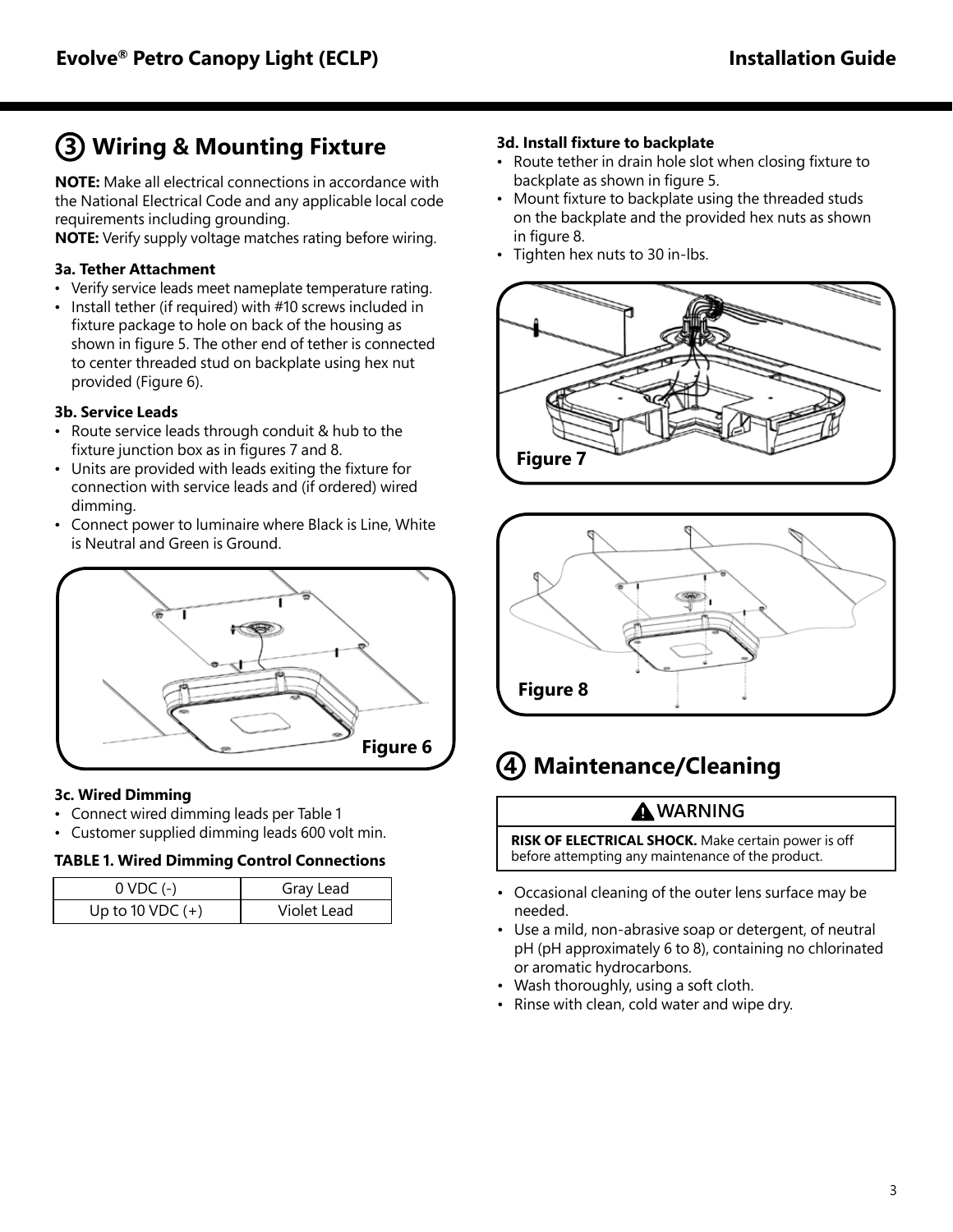## **5 Storage**

- Packaged units should NOT be stored unprotected outdoors in corrugated (cardboard) boxes.
- Store packaged units in a covered dry area not exceeding -40°C (-40°F) to 50°C (122°F) such as a roofed area or covered with a secured tarp to keep water off the corrugated (cardboard) packaging.

#### **NOTES:**

- Make sure all electrical power is turned off while installing the fixture.
- If the service leads are damaged, it must be replaced by the manufacturer or its service agent or a similar qualified person in order to avoid a hazard.
- The canopy deck needs to be able to support a load of 20 pounds or more to avoid fixture falling.

These instructions do not purport to cover all details or variations in equipment nor to provide for every possible contingency to be met in connection with installation, operation or maintenance. Should further information be desired or should particular problems arise which are not covered sufficiently for the purchaser's purposes, the matter should be referred to GE Current, a Daintree Company.



#### www.gecurrent.com

© 2021 Current Lighting Solutions, LLC. All rights reserved. GE and the GE monogram are trademarks of the General Electric Company and are used under license. Information provided is subject to change without notice. All values are design or typical values when measured under laboratory conditions.

GEH6069 (Rev. 03/26/2021)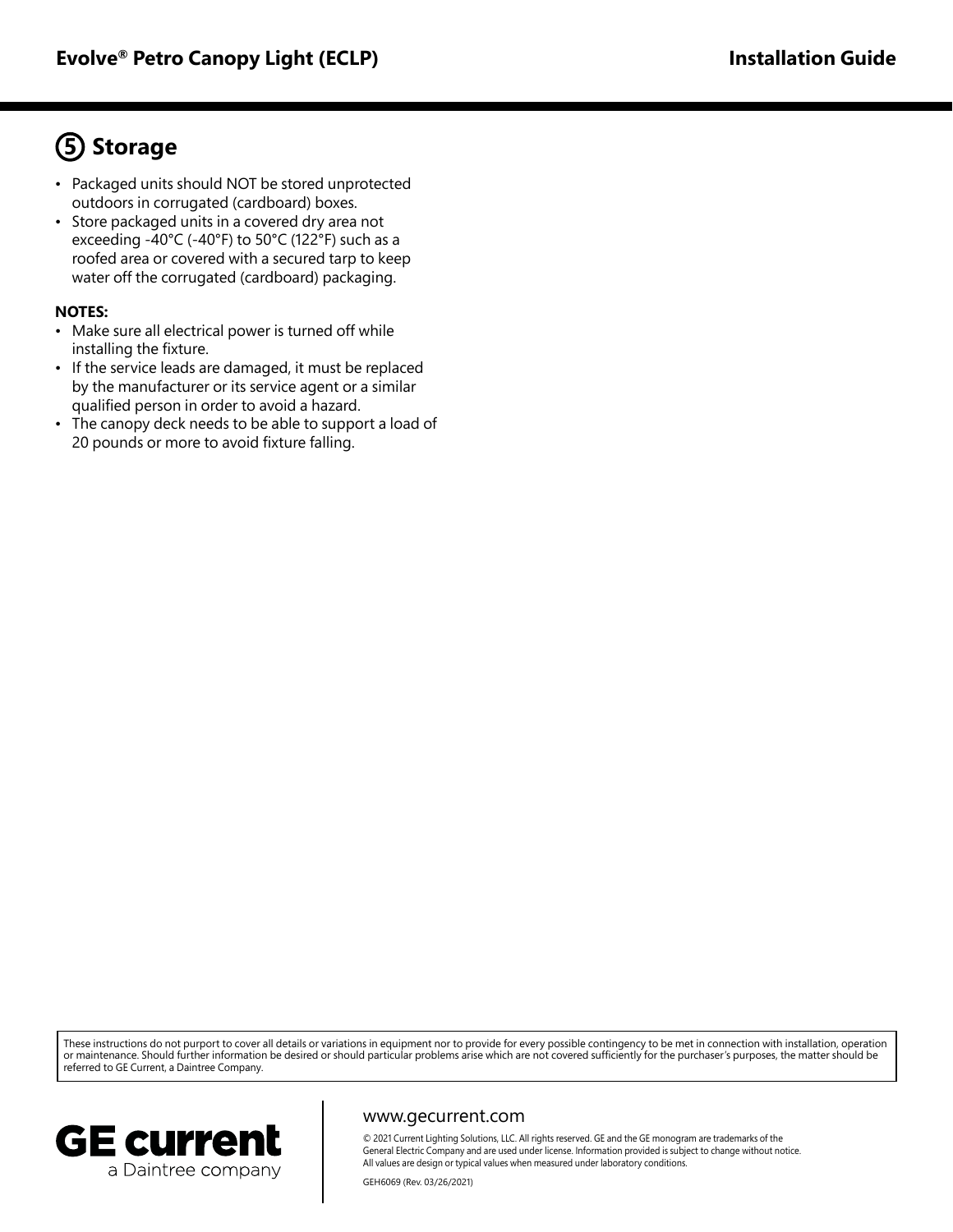# Lampe Plafonnier Petro (ECLP) **Éclairage de zone DEL Evolve**®





## AVANT DE COMMENCER

Lisez ces instructions entièrement et avec attention. Conservez ces instructions pour usage futur.



### **AVERTISSEMENT**

**RISQUE D'ÉLECTROCUTION.** Coupez l'alimentation électrique avant l'installation en service ou avant un entretien de ce produit.

### **AVERTISSEMENT**

**RISQUE DE BLESSURE OU DE DÉGÂTS.** L'appareil va tomber s'il n'est pas installé correctement. Respectez les instructions d'installation.

Cet appareil est en conformité avec la section 15 des règlements de la FCC. Sa mise en service est sujette aux deux conditions suivantes : (1) Cet appareil ne peut pas causer des interférences nuisibles, et (2) cet appareil doit accepter toute interférence reçue, y compris les in- terférences qui pourraient causer un fonctionnement inadéquat. Cet équipement d'éclairage classe [A] est en conformité avec les normes Canadiennes ICES-005[A]/ NMB-005[A].

**Remarque:** Cet équipement a été testé et prouvé être en conformité avec les limites d'un appareil digital de Classe A, suivant la Section 15 des règlements de la FCC. Ces limites sont établies pour assurer une protection raisonnable contre les interférences nuisibles lorsque l'équipement est mis en service dans un environnement commercial. Cet équipement émet, utilise et peut radier une énergie de radiofréquence et, s'il n'est pas installé et utilisé suivant les instructions du manuel, pourrait causer des interférences nuisibles aux communications radio. L'opération de cet équipement dans une zone résidentielle va probablement causer des interférences nuisibles auquel cas l'utilisateur a l'obligation de corriger le problème à ses propres frais.

### **AVERTISSEMENT**

**RISQUE D'INCENDIE.** Utilisez les fils d'alimentation spécifiés à la plaque signalétique.

### **ATTENTION**

**RISQUE DE BLESSURE.** Portez des lunettes de sécurité et des gants lors de l'installation et des entretiens.

## **GÉNÉRALITÉS**

- Leluminaireestconçupourlesapplicationsd'éclairage extérieur et ne devrait pas être utilisé à l'intérieur.
- Installezetentretenezsuivantlesinstructionsdece manuel.
- Pour application en terrasses ouvertes (plafonnier ouvert).

## **SPECIFICATIONS**

- Poids maxi : 16,6 lbs (7,53 kg.)
- Classe(IP)deprotectioncontrelesintrusions: Optique : IP65
	- Boîtier électrique: UL classé emplacements humides
- Températureambiante:-40°C(-40°F)à40°C(104°F)

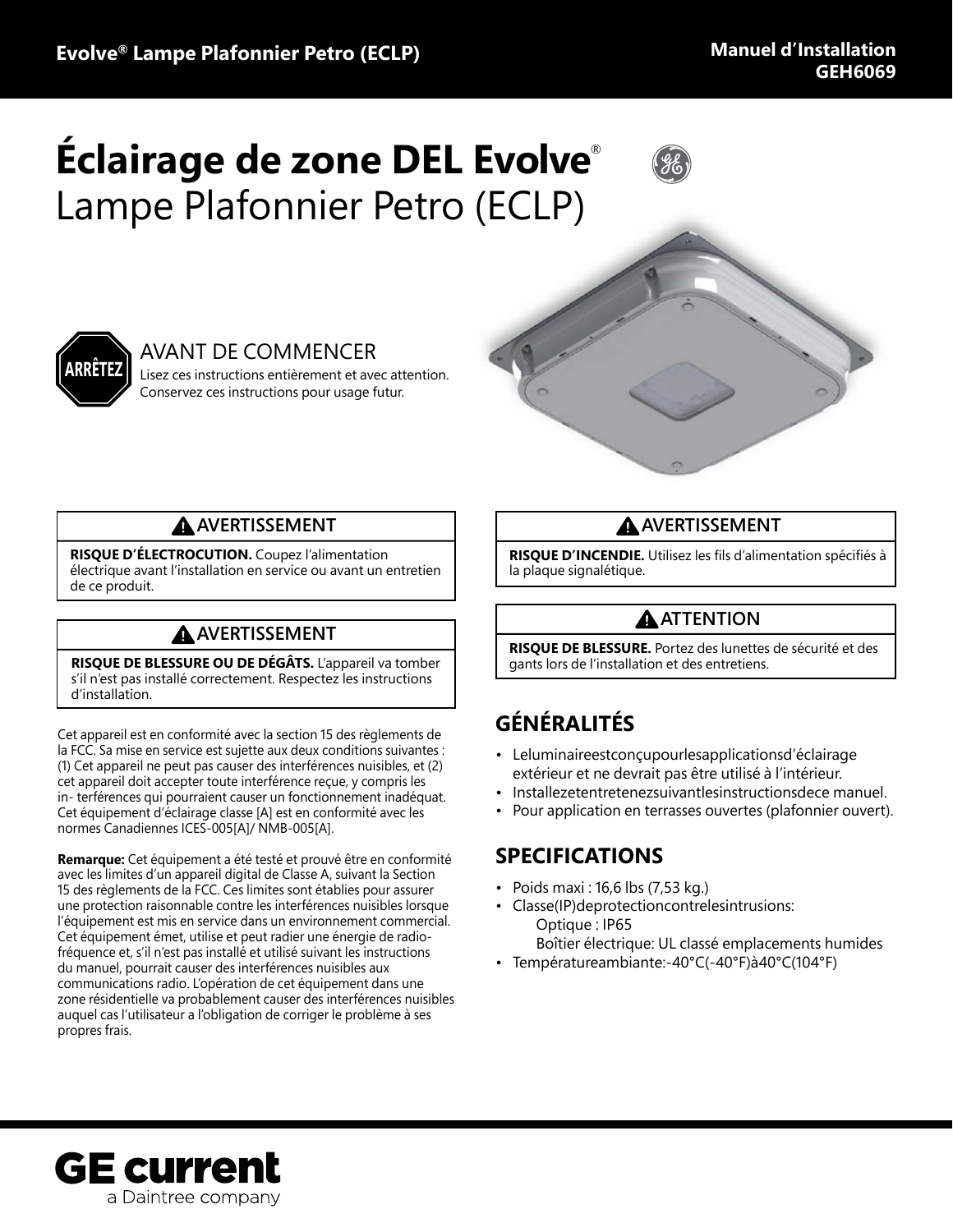## **1 DÉBALLAGE/MANUTENTION**

- • Inspectez le luminaire pour confirmer qu'il n'y a pas de dé gâts durant le transport.
- Pour éviter des dégâts, ne donnez pas de coups et n'empilez pas les luminaires après déballage.

## **2 MONTAGE**

## **AVERTISSEMENT**

**RISQUE DE BLESSURE OU DE DÉGÂTS.** L'appareil va tomber s'il n'est pas installé correctement. Respectez les instructions d'installation.

#### **2a. Préparation du plafonnier pour le montage**

- 1. Percez un trou de 4 po (100 mm) dans le plafonnier. S'il y a un trou existant de moins de 4 po (100 mm), agrandissez-le à 4 po (100 mm). (Voir fig. 1)
- 2. Nettoyez toutes les surfaces qui seront scellées.



#### **2b. Montez la plaque support sur la terrasse**

- 1. Avec la visserie fournie, montez la plaque support sur le plafonnier tel que représenté Fig 2.
- 2. La portée et le moyeu doivent passer par le centre du trou (Fig 1) de manière que le joint central soit positionné tel que représenté Fig 3.
- 3. Serrez les vis de montage à 30 in-lbs (0,33 daNm) (ne pas serrer de trop ni n'arracher les vis). Ne pas monter sur un matériau de plafond 22ga ou moins.





#### **2c. Installation avec coude à 90°**

- Trouvez un conduit coudé à 90° hermétique classé UL de 3/4 po NPT (non fournis) convenant au type de conduit utilisé dans votre installation.
	- Un conduit coudé recommandé est le Raco 3423
- Si le conduit coudé en est équipé, enlevez et jetez l'anneau d'étanchéité et l'écrou de verrouillage.
- Enroulez 2 couches de bande téflon sur le filet male, dans le sens du filet.
- Serrez le raccord sur le moyeu, serrez au doigt.
- Avec une clé, serrez le raccord 2 ou 3 tours de plus, en vous arrêtant avec le coude pointant dans la direction voulue.



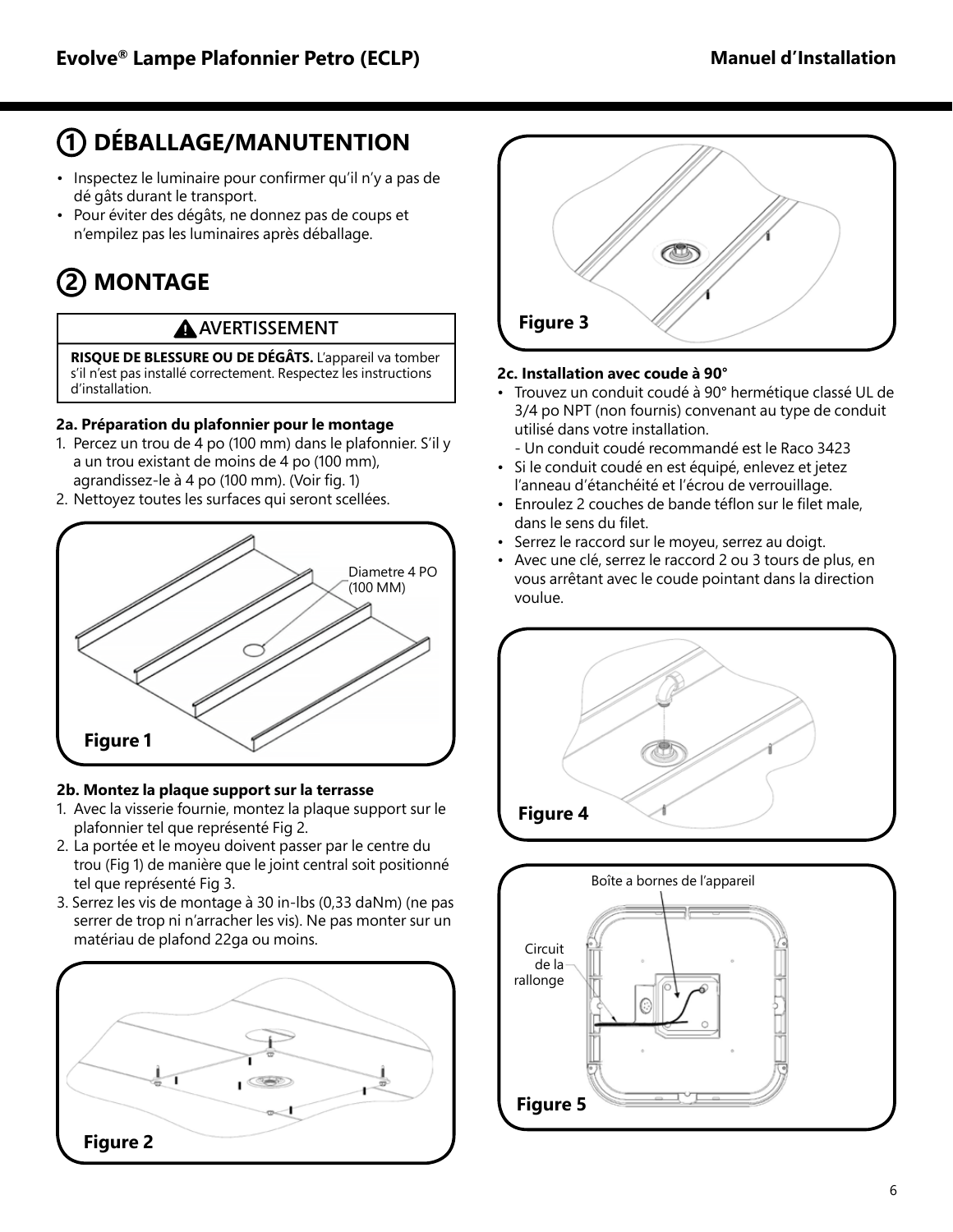## **MONTAGE ET CABLAGE 3 DE L'APPAREIL**

**REMARQUE:** Procédez à tous les raccordements électriques en accord avec le National Electrical Code et tous les codes locaux d'application, y compris la mise à la terre. **REMARQUE:** Avant le câblage, vérifiez que la tension d'alimentation corresponde à la spécification.

#### **3a. Montage de la rallonge**

- • Vérifiez que les fils d'alimentation soient de la classe de température sur la plaque signalétique.
- Installez la rallonge (au besoin) avec les vis #10 comprises dans l'ensemble, au trou à l'arrière du boîtier comme représenté à la fig. 5. L'autre extrémité de la rallonge est raccordée à l'embout fileté central de la plaque support avec l'écrou hexagonal fournis (Figure 6).

#### **3b. Fils d'alimentation**

- • Acheminez les fils d'alimentation par le conduit et le moyeu vers la boîte à bornes de l'appareil tel que représenté aux figures 7 et 8.
- Les appareils sont fournis avec des fils sortant de l'appareil pour le raccordement aux fils d'alimentation et (si commandé) aux fils de gradation. Raccordez le luminaire à l'alimentation où le Noir est la ligne, le Blanc est le neutre et le Vert est la masse.



#### **3c. Gradation câblée**

- Raccordez les fils du gradateur câblé suivant le tableau 1.
- Fils de gradation fournis par le client de 600 V minimum.

#### **TABLEAU 1. Raccordements du contrôle gradation câblé.**

| $0$ VCC $(-)$       | <b>Fil Gris</b>   |
|---------------------|-------------------|
| Jusque 10 VCC $(+)$ | <b>Fil Violet</b> |

#### **3d. Installation de l'appareil sur la plaque support**

- Faites passer la rallonge dans la rainure du trou de vidange lors du montage de l'appareil sur la plaque support tel que représenté Fig 5.
- Fixez l'appareil sur la plaque support par les goujons filetés de la plaque et par les écrous fournis comme représenté Fig. 8.
- Serrez les écrous à 30 lb. In (0,33 daNm).





## **4 ENTRETIEN/NETTOYAGE**

#### **AVERTISSEMENT**

**RISQUE D'ÉLECTROCUTION.** Assurez-vous que l'alimentation est coupée avant de tenter toute opération de maintenance du produit.

- Un nettoyage occasionnel de la lentille extérieure pourrait être nécessaire.
- Utilisez un savon ou détergent doux, non abrasif, d'un pH neutre (pH approx. 6 à 8) sans hydrocarbones chlorés ou aromatiques.
- Nettoyez à fond avec un chiffon doux.
- Rincez à l'eau claire et froide et séchez.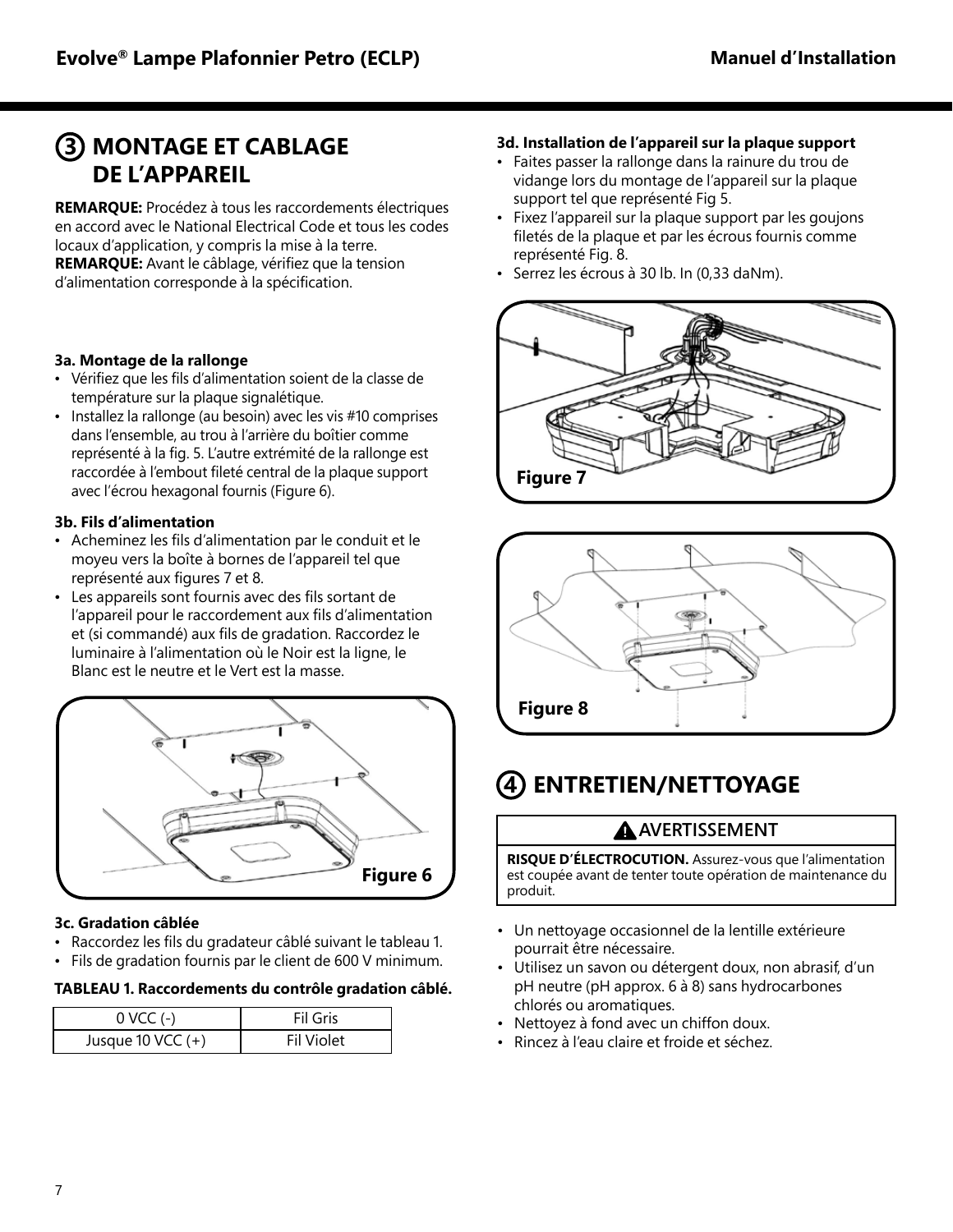## **5 STOCKAGE**

- Les appareils NE devraient PAS être stockés à l'extérieur sans protection dans leur boîte en carton ondulé (boîte en carton).
- Stockez les appareils emballés dans un endroit sec et couvert, ne dépassant pas -40°C (-40°F) à 50°C (122°F) tel qu'un magasin sous toit ou couvert d'une bâche fixée pour éviter l'eau sur les boîtes en carton.

#### **REMARQUES:**

- • Assurez-vous que toute alimentation électrique est coupée lors de l'installation de l'appareil.
- Si les fils d'alimentation sont endommagés ils doivent être remplacés par le fabricant ou par son agent de service après-vente ou par toute autre personne qualifiée pour éviter tout danger.
- Le plafond doit être capable de supporter une charge de 20 lbs (9,08 kg) ou plus pour éviter la chute del'appareil.

Ces instructions ne prétendent pas couvrir tous les détails ou variantes de l'équipement ni couvrir toutes les conditions possibles à satisfaire en rapport avec l'installation, l'opération ou l'entretien. Si des informations supplémentaires sont souhaitées ou si des problèmes particuliers se présentent, qui ne sont pas couverts suffisamment pour satisfaire les besoins du client, ces questions doivent être soumises à GE Current, a Daintree Company.



#### www.gecurrent.com

© 2021 Current Lighting Solutions, LLC. Tous droits réservés. GE et le monogramme GE sont des marques déposées de General Electric Company et sont utilisés sous licence. Les informations fournies sont sujettes à modifications sans préavis. Toutes les valeurs données sont théoriques ou typiques lorsque mesurées sous conditions de laboratoire.

GEH6069 FR (Rev. 03/26/2021)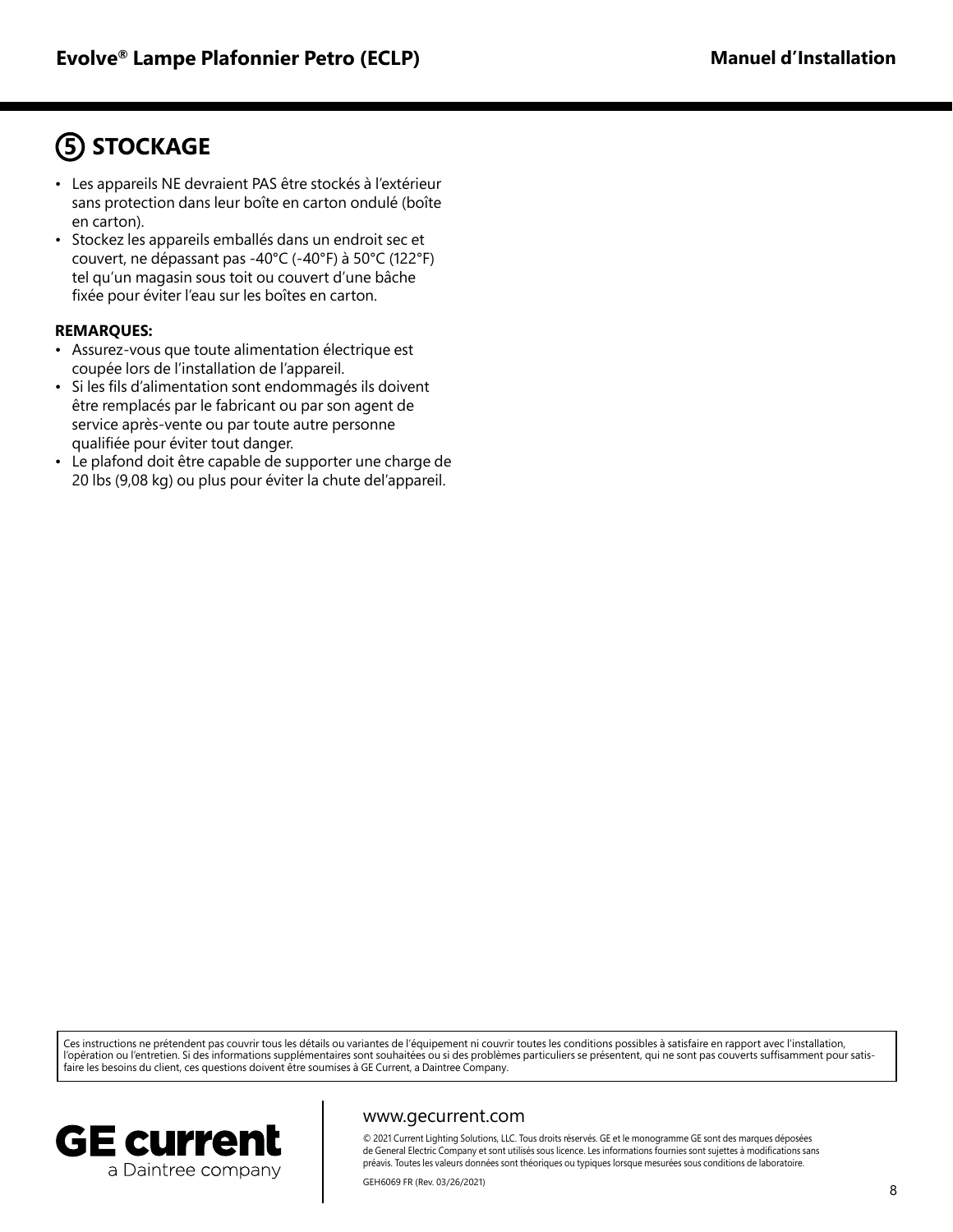# Luminaria de Techo para Gasolinera (ECLP) **Luz LED de Evolve**®  **iluminación de área**





### ANTES DE COMENZAR

Lea estas instrucciones completamente y con cuidado. Guarde estas instrucciones para el uso futuro.



### **ADVERTENCIA**

**RIESGO DE CHOQUE ELÉCTRICO.** Desconecte la alimentación antes del mantenimiento o la instalación del producto.

## **ADVERTENCIA**

**RIESGO DE LESIONES O DAÑOS.** La unidad se caerá si no está instalada correctamente. Siga las instrucciones de instalación.

Este dispositivo cumple con la parte 15 del reglamento FCC. El manejo está sujeto a las siguientes dos condiciones: (1) Este dispositivo no debe causar interferencias perjudiciales y (2) este dispositivo debe aceptar cualquier interferencia recibida, incluyendo interferencias que puedan causar manejo no deseado. Este equipo de iluminación de clase [A] cumple con la norma canadiense ICES-005/NMB-005[A].

**Nota:** Este equipo ha sido probado y cumple con los límites para un dispositivo digital de clase A, de acuerdo con la parte 15 del reglamento FCC. Estos límites están diseñados para proporcionar protección razonable contra interferencias perjudiciales al operar el equipo en un entorno comercial. Este equipo genera, utiliza, y puede irradiar energía de radiofrecuencia y, si no se instala y utiliza de acuerdo con el manual de instrucciones, puede causar interferencias perjudiciales a las comunicaciones por radio. Operar este equipo en una zona residencial podría causar interferencias perjudiciales, en cuyo caso el usuario deberá corregir las interferencias a su cargo.

### **ADVERTENCIA**

**RIESGO DE FUEGO.** Utilice el cable de alimentación especificado en la placa de identificación.

## **A** PRECAUCION

**RIESGO DE LESIONES.** Utilice gafas y guantes de seguridad durante la instalación y mantenimiento.

## **INDICACIONES GENERALES**

- Esta luminaria es para el uso de iluminación en los exteriores y no se debe utilizarlo en interiores.
- Instale y manténgala conforme a este guía.
- Para aplicaciones en plataformas al aire libre. (Techos al aire libre).

## **ESPECIFICACIONES**

- Peso máximo: 16.6 libras (7.53 kg)
- Grado de Protección al Ingreso (IP por siglas en inglés): Óptica: IP65

Caja eléctrica: UL Ubicación ambiente húmedo

• Temperatura ambiental: -40°C (-40°F) a 40°C (104°F)

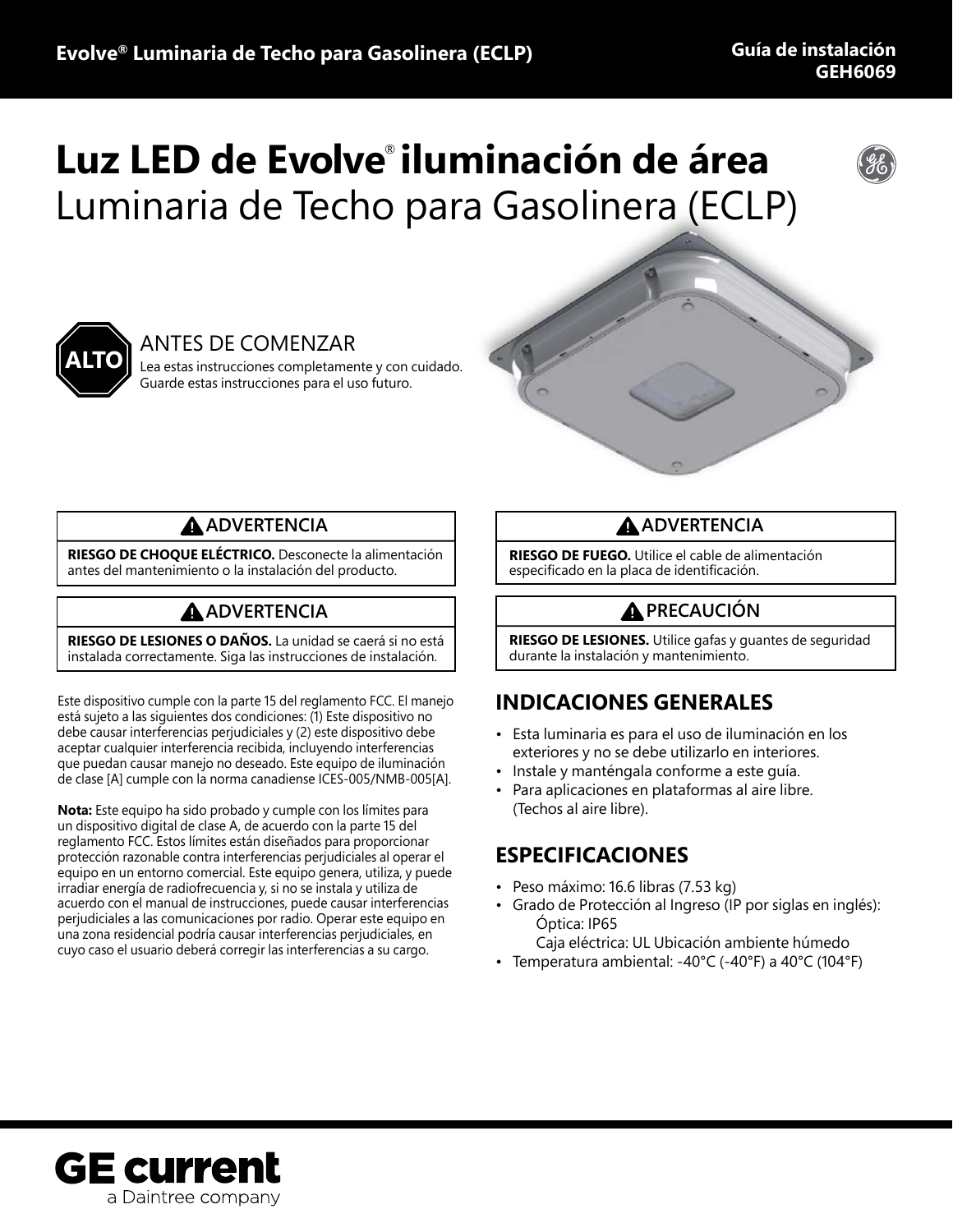## **1 DESEMBALAJE/MANIPULACIÓN**

- Inspeccione la luminaria para confirmar que no se produjeron ningunos daños durante el transporte.
- Para evitar daños, no dé golpes o apile la luminaria después de sacarla de su embalaje.

## **2 MONTAJE**

### **ADVERTENCIA**

**RIESGO DE LESIONES O DAÑOS.** La unidad se caerá si no está instalada correctamente. Siga las instrucciones de instalación.

#### **2a. Preparación del techo para el montaje**

- 1. Taladre un orificio de 4" en el techo. Si ya existe un orificio que es de menos de 4", agrande el orificio a 4". (Vea figura 1)
- 2. Limpie toda el área que va a ser sellada.



#### **2b. Instalación de placa posterior al techo**

- 1. Fije la placa posterior al techo usando los tornillos para el techo que son proporcionados, como en la figura 2.
- 2. El eje y el adaptador deberán pasar a través del centro del orificio en la figura 1, de manera que la junta central se coloque como se muestra en la figura 3.
- 3. Use 30 libras-pulgada de torque para los tornillos de montaje (no apriete en exceso o desgaste los tornillos). No haga el montaje en material para techo que sea de calibre 22ga o más liviano.





#### **2c. Instalación del conducto curvo de 90° grados**

- Obtenga un conducto curvo de 90° grados de ¾" NPT, que sea hermético (no incluido) que sea apropiado para el tipo de conducto usado en su instalación.
	- El conducto curvo recomendado es el de tipo Raco 3423
- Remueva y deseche el sello de anillo y la contratuerca del conducto curvo, si existe.
- Envuelva con dos capas de cinta de PTFE para tubo en las roscas macho, en la dirección de la espiral de la rosca.
- Apriete el conducto al adaptador, apretándolo a mano.
- Con una llave, apriete el conducto al adaptador de 2 a 3 vueltas adicionales, apuntándolo hacia la dirección deseada.



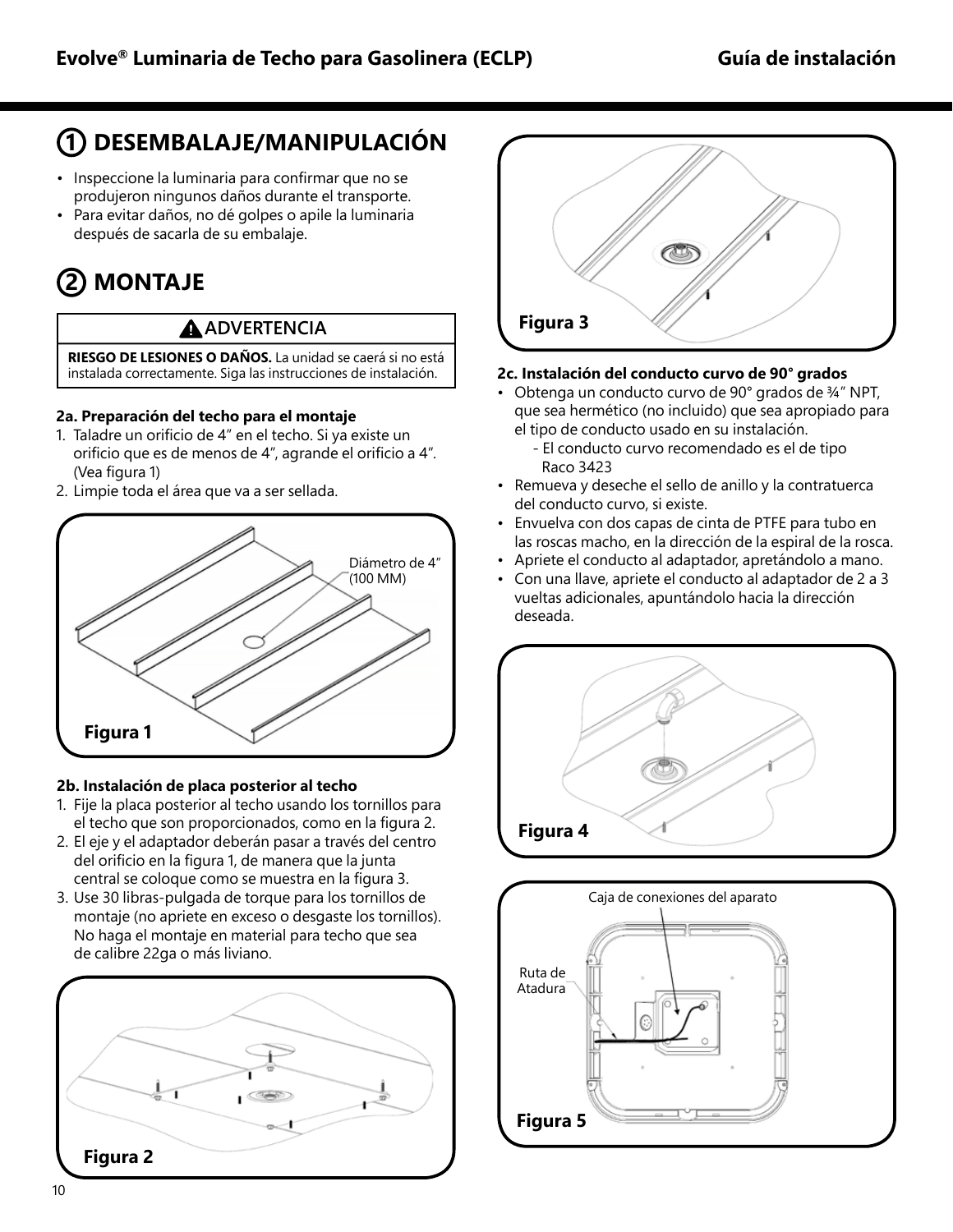## **CABLEADO Y MONTAJE DEL 3 APARATO**

**NOTA:** Realice todas las conexiones eléctricas de acuerdo con el Código Nacional para Instalaciones Eléctricas y cualquier requerimiento de códigos locales, incluyendo conexiones a tierra.

**NOTA:** Verifique que el suministro de voltaje coincida con la tensión nominal o el rango del voltaje antes de hacer las conexiones.

#### **3a. Conexión de la Atadura**

- • Verifique que los cables de servicio cumplan con el rango de temperaturas de la placa del fabricante.
- Instale la atadura (si es requerido) con tornillos #10, que se proporcionan en el paquete, al orificio de la parte trasera de la carcasa como se muestra en figura 5. El otro extremo de la atadura se conecta al centro del perno con rosca en la placa trasera usando la tuerca hexagonal proporcionada (figura 6).

#### **3b. Cables de Servicio**

- Inserte los cables de servicio a través del conducto y el adaptador hacia la caja de conexiones como en las figuras 7 y 8.
- Las unidades se entregan con los cables expuestos fuera de la luminaria para conectarlos con los cables de servicio y (si se adquiere) con el cableado de atenuación.
- Conecte el suministro de corriente a la luminaria donde negro es fase o polo vivo, blanco es neutro y verde es cable a tierra.



#### **3c. Atenuación cableada**

- Conecte los cables de atenuación cableados según la Tabla 1
- Cables de atenuación suministrados por el cliente 600 voltios mín.

#### **TABLA 1. Conexiones de control de atenuación por cable**

| $0$ VCC $(-)$      | Plomo gris   |
|--------------------|--------------|
| Hasta 10 VCC $(+)$ | Plomo violet |

#### **3d. Instale aparato a la placa posterior**

- Inserte a atadura a través del orificio de drenaje cuando cierre la luminaria con la placa trasera como se muestra en la figura 5.
- Usando los pernos con rosca en la placa trasera y las tuercas hexagonales proporcionados, haga el montaje de la luminaria como se muestra en la figura 8.
- Apriete las tuercas hexagonales a 30 libras-pulgada.





## **4 MANTENIMIENTO/LIMPIEZA**

#### **ADVERTENCIA**

**RIESGO DE CHOQUE ELÉCTRICO.** Asegúrese de que se haya apagado la energía antes de intentar cualquier antenimiento.

- La limpieza ocasional de la superficie exterior del lente puede ser necesaria.+-
- Utilice un jabón o detergente suave, no abrasivo de pH neutro (pH de aproximadamente 6 a 8), que no contiene ningunos hidrocarburos ni clorados o aromáticos.
- Lave bien con un paño suave.
- Enjuague con agua limpia y fría y séquela.